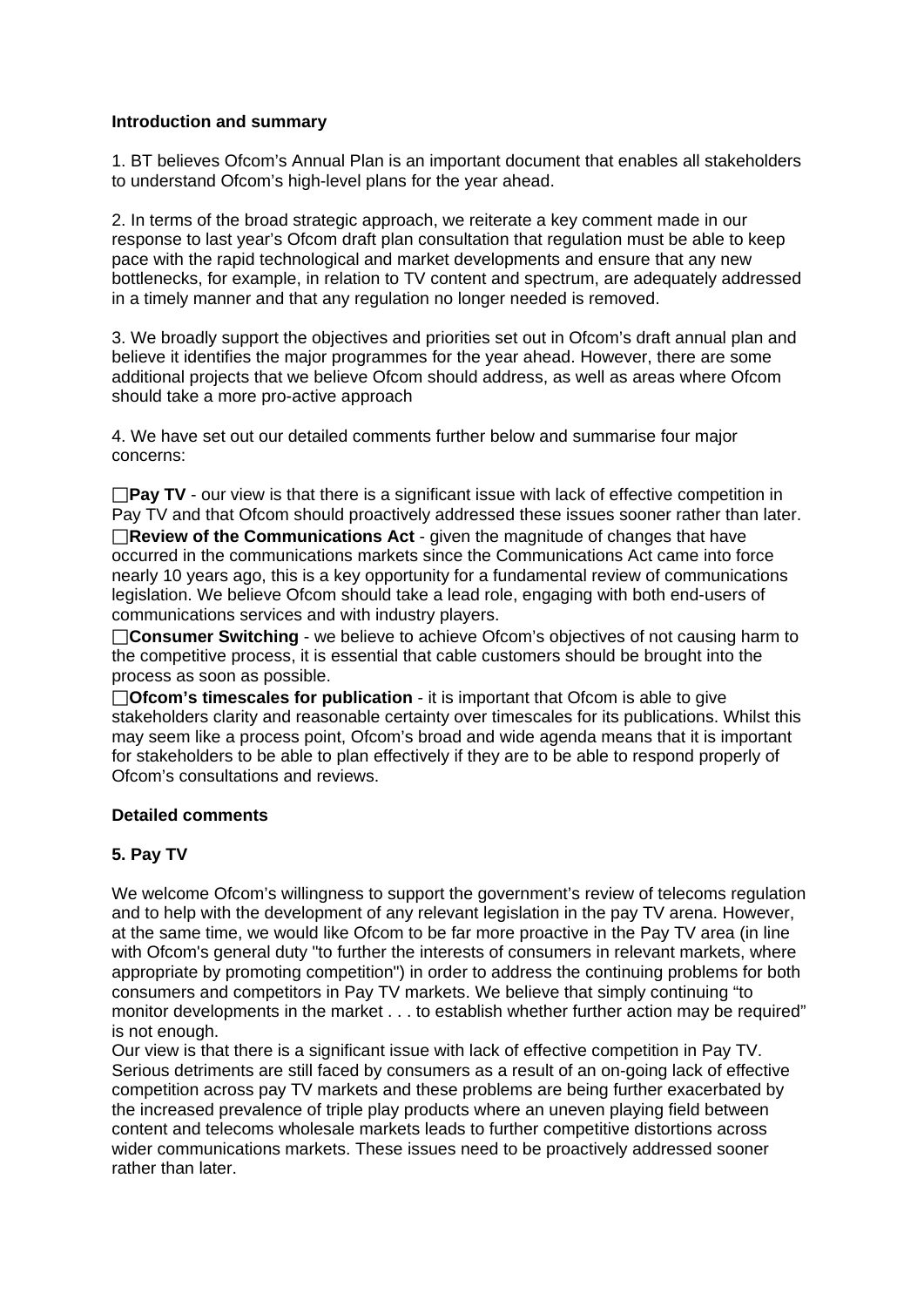BT's view is supported by the fact that the Competition Commission (CC) found that there is a lack of effective competition in the retail Pay TV market it defined. BT also notes that since the CC's conclusion that there was no adverse effect on competition in relation to the retailing of premium Pay TV movies in the first subscription window, Sky has continued to win the rights of the major Hollywood studios as they come up for renewal. On 19 September 2012, Sky signed a multi-year deal with Warner Bros for the exclusive first window rights in both the UK and Ireland. Similarly on 6 November 2012, Sky announced another multi-year deal with NBC Universal for First Subscription Pay TV Window (FSPTW) rights. In addition Sky has won the rights of Disney and Sony, meaning that Sky continues to retain its stranglehold on FSPTW rights. BT's comments at the time of the CC's final decision that the CC's decision was misjudged have therefore been shown to be correct. As well as Ofcom's general competition law powers, as Ofcom itself notes the Competition Appeal Tribunal (CAT) has upheld the fact that Ofcom has the power to impose an ex ante remedy, such as the Wholesale Must Offer (WMO), to ensure fair and effective competition.

### **6. Review of the Communications Act**

There is mention of contributing to the government's review of the Communications Act in the Draft Plan but we would have expected it to be a much more significant project for Ofcom than it appears to be. Given the magnitude of changes that have occurred in the communications markets since the Communications Act came into force nearly 10 years ago, and in particular the substantial convergence in the fixed, mobile and pay TV markets, this is a key opportunity for a fundamental review of communications legislation. We would have expected Ofcom to have included this work in its priority objectives for the year ahead, and to have set out its key objectives for changes to ensure communications legislation is fit for purpose over the next 10 years. We believe that if Ofcom does not take a lead role here, engaging with both end-users of communications services and with industry players, we may lose the opportunity to gain clarity and consensus on what will be, in the mid-term, in the best interests of all parties and in terms of the competitiveness of UK markets generally – with the additional aim of seeking to ensure that the UK is the place where companies want to do business due to the high quality of its communications services.

### **7. Consumer Switching**

One of Ofcom's required outcomes (fig 4, page 41) is that there should be no harm to the competitive process as a result of switching processes and we believe to achieve this, cable customers should be brought into the process as soon as possible.

At para 4.17 there is mention of the fact that Ofcom will consider whether to review switching processes in other related markets (by which we assume Ofcom means mobile and pay TV markets) once the proposed review of fixed voice and broadband has been completed. However, Ofcom has previously stated its intention to also review switching between fixed voice and broadband services based upon Openreach's copper network and cable. Consumers moving from an Openreach-based service to Virgin cable are not "switching" in the strict sense, because a different network is used to provide their service (so it is a cease and provide) rather than the Openreach "assets" being switched between CPs. However to the consumer, it is no different and they expect to be able to follow the same process rather than different processes depending on underlying networks and technologies. In addition to consumer confusion, this also prevents a level playing field between CPs in these very competitive markets. We believe all CPs should be given the same opportunity to "save" their customers – currently Virgin can do this but where the customer is moving to and from WLR/MPF providers, it is a gaining provider-led process and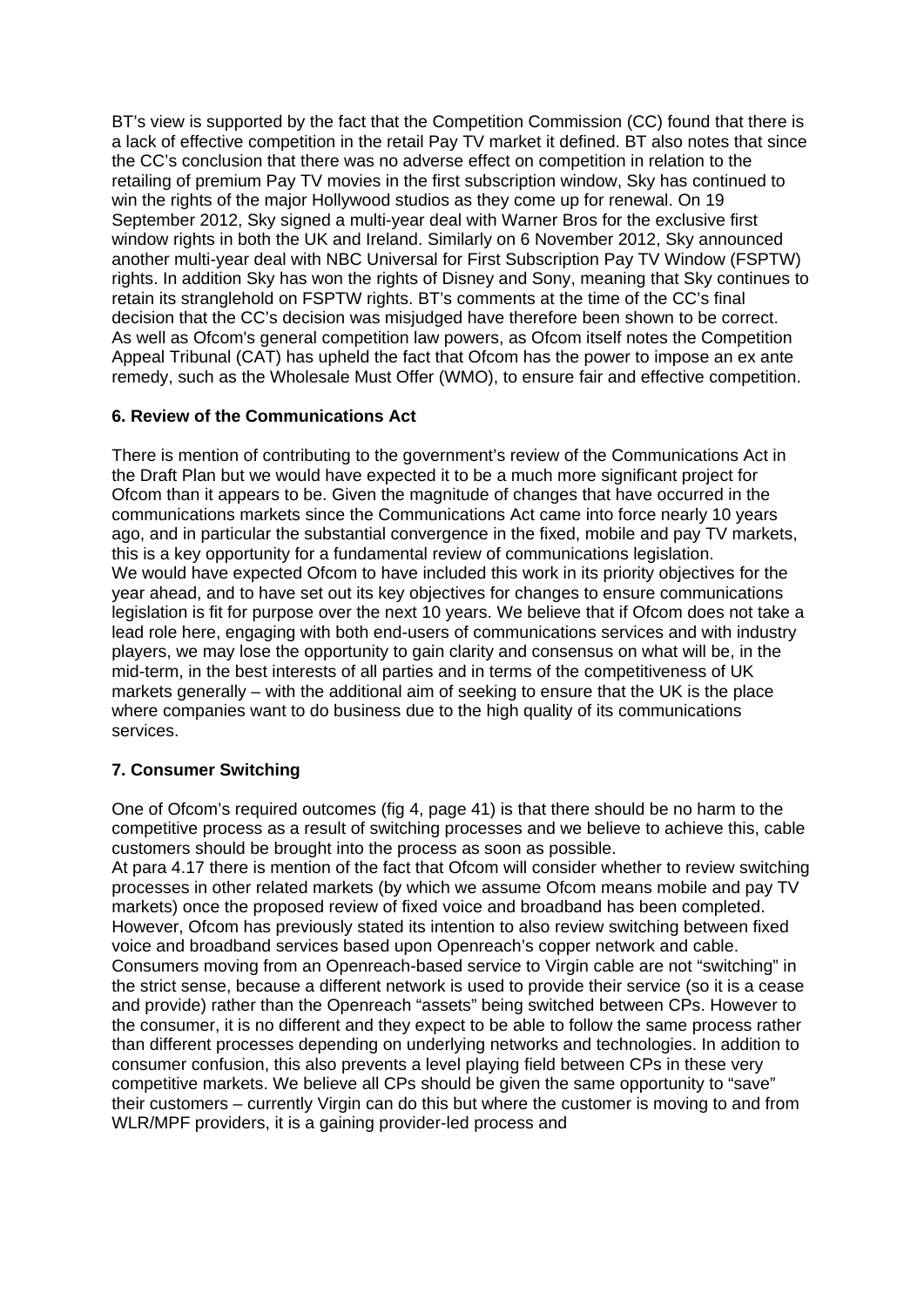save activity is prohibited. There should be a level playing field and we would like to see switching to and from cable brought into the process as soon as possible.

# **8. Mobile networks**

We believe Ofcom should launch a new review of the mobile sector to analyse the effects of the consolidation on the level of competition not only in the mobile market per se but also in the convergent fixed-mobile market. Ofcom last completed a review of the mobile market in 2009. Since then, competing with mobile operators has become increasingly difficult as the market has experienced strong consolidation, most notably the merger between T-Mobile and Orange, and the network sharing agreement between Vodafone and O2. This trend toward consolidation and network sharing agreements shows that the market is becoming less competitive than was previously the case. This affects the choice and availability of wholesale mobile services for mobile virtual network operators (MVNOs) seeking to provide mobile services in the retail market.

There is an increasing trend, especially in the business market, to buy fixed and mobile services as part of the same contract. Yet, the lack of regulated access to the necessary wholesale mobile services does not put fixed operators and mobile network operators on a level of playing field. Whereas mobile network operators (MNOs) can obtain the necessary wholesale inputs for fixed voice and data services from BT on regulated terms, MVNOs rely on MNOs to make available their network at prices and under conditions negotiated between the parties. Moreover, where spectrum is an increasingly scarce resource, MNOs' willingness to share capacity on their spectrum with MVNOs may be limited, in particular where they may compete directly with them for consumers or business customers. The reduced incentive to offer wholesale access appears to be reflected in the European Commission's decision in relation to H3G/Orange Austria, as it concluded that it was necessary to require commitment to provide wholesale access1.

1 Case COMP/M.64/97 Hutchison 3G Austria/Orange Austria, press release IP/12/1361 of 12 December 2012, http://europa.eu/rapid/press-release\_IP-12-1361\_en.htm. See also the recent Opinion of the French Competition Authority (Opinion 13-A-02 of 21 January 2013 on the position of mobile virtual network operators (MVNOs) in the French mobile telephony market**)**, as summarised in the press release of 21 January 2013 http://www.autoritedelaconcurrence.fr/user/standard.php?id\_rub=483&id\_article=2030

Taking all of these factors into account, we believe that another review of this sector is now overdue.

# **9. Timescales for publication**

We recognise that Ofcom has a significant programme of work to deliver and believe it vital that Ofcom has sufficient resources and time to review and consider evidence before reaching conclusions. However, there have been a number of major reviews and decisions where Ofcom's timescales for publication have either slipped or been announced with very little notice. We also need to plan our finite resources to deal with the significant regulatory workloads and feel it important that Ofcom are able to give stakeholders both clarity and reasonable certainty on timescales.

### **10. Traffic management practices of mobile operators**

We are disappointed that Ofcom does not intend to intervene in the traffic management practices of mobile operators that block access to VoIP services. We believe these traffic management practices are not in compliance with the net neutrality principle and should not be allowed to continue and we therefore invite Ofcom to reconsider its decision in this regard. BEREC stated in its report '*Differentiation practices and related competition issues in the scope of net neutrality',* adopted in November 2012, that VoIP blocking is mainly motivated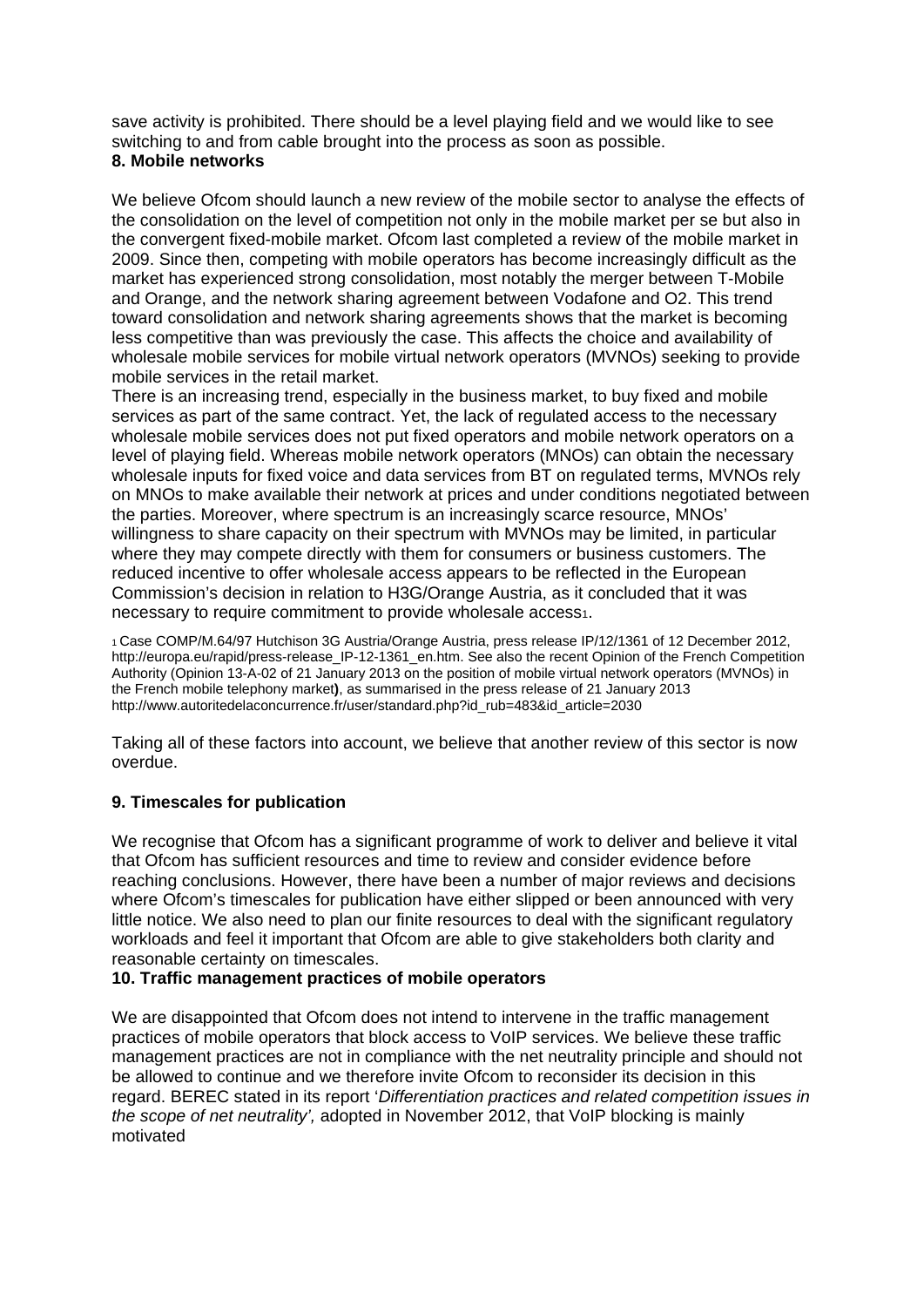by the protection of existing business from vertically integrated operators. Even in the absence of SMP, as long as those practices are widespread, there may be competition concerns as they do not only reduce customers' choice but also negatively affect innovation. Transparency and effective switching procedures may reduce the negative impact of blocking; however in the UK mobile market switching is difficult because the minimum length of the contracts is typically 2 years, and particularly in the corporate market, the barriers to switching are even higher because of the difficulties to change large numbers of SIM cards while ensuring continuity of service.

Under the revised EU framework (Article 22.3 of the Universal Service Directive), NRAs have the power to intervene imposing minimum quality requirements independently of SMP status. We believe Ofcom could use these powers to stop those discriminating practices and to ensure end-to-end connectivity.

Alternatively, given the restrictions that the blocking practices cause to the interoperability of services and networks, Article 5.1 of the Access Directive might also be invoked. The latter in fact gives NRAs the power to impose obligations on undertakings that control access to end-users, independently from their market power, to ensure end-to-end connectivity. Given that these options do exist to address the problem that we have identified, we invite Ofcom to give this issue a higher priority and to put it on its agenda for the coming year.

### **11. Universal Service Obligation (USO)**

There are a number of USO conditions that we believe are now out-of-date and the market, behaviours and needs of consumers have changed markedly since the current obligations were set. For example, BT is obliged under the USO to provide free itemised billing, yet no other CP is obliged to do so. We believe itemised billing has to be either a consumer right, or not a consumer right, but we should not have a situation where it is only a consumer right for BT customers.

Another example is payphones. When the USO on payphones was created there was not the high level of mobile ownership there is now, nor was this envisaged at the time, and payphone use continues to decline.

We would like to see Ofcom review the USO in its entirety and would be happy to provide more detailed information on specific areas where we believe change is most needed.

### **12. Non Geographic Call Services (NGCS)**

Ofcom is carrying out a review of NGCS. The main thrust of the original NGCS review was to reduce consumer confusion by creating transparency on charging by introducing two-part charging for these calls. A separate issue is the review of charging for higher rate 09 numbers that has now been brought into the wider NGCS review. Charges to 09 numbers are capped but not equally across CPs due to the asymmetry in the way mobile operators have a much higher price cap for charging 09x calls. The NGCS review has been running for a number of years and we are concerned that any further delays will also delay creating a level playing field charging structure for the 09 calls. We would therefore like to see the 09 call charge issue split out from the wider NGCS review if there are to be any further delays.

#### **13. Directories review**

We understood that Ofcom was considering carrying out a review of Directory Information in 2012/13, which we supported. However, this was not shown as a project in the Draft Plan last year and we raised our concerns in our response to last year's Draft Annual Plan. We remain concerned by the continuing lack of clarity in the directory information market following the Court of Appeal finding in June 2011 that USC7 was unlawful.